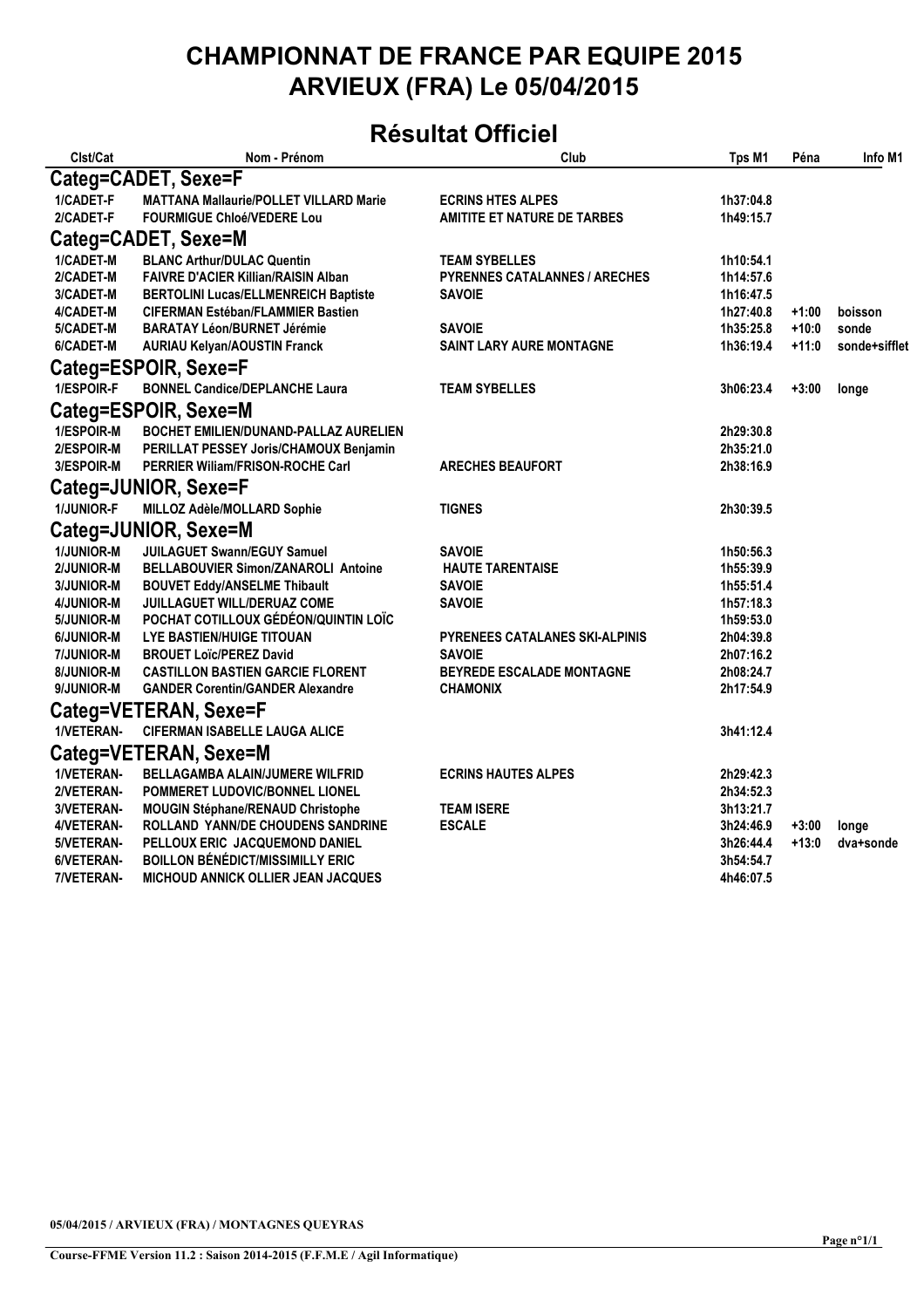## **CHAMPIONNAT DE FRANCE PAR EQUIPE 2015 ARVIEUX (FRA) Le 05/04/2015**

## Résultat Officiel - Toutes catégories Sénior

| <b>CIst To</b> | Clst/Cat   | Nom Prénom                              | Club                    | Tps M1    | Péna    | Info M1 |
|----------------|------------|-----------------------------------------|-------------------------|-----------|---------|---------|
| Sexe=F         |            |                                         |                         |           |         |         |
| 1              | 1/SENIOR-F | <b>BONNEL LORNA ROUX LAETITIA</b>       |                         | 2h59:13.0 | $+3:00$ | longe   |
| $\overline{2}$ | 2/SENIOR-F | <b>MAGNELIA MARION/FABRE VALENTINE</b>  | <b>CHAMONIX</b>         | 3h02:42.7 |         |         |
| 3              | 1/ESPOIR-F | <b>BONNEL Candice/DEPLANCHE Laura</b>   | <b>TEAM SYBELLES</b>    | 3h06:23.4 | $+3:00$ | longe   |
| 4              | 3/SENIOR-F | <b>BOZON LIAUDET MARLENE/NODET ELSA</b> | <b>ARECHES BEAUFORT</b> | 3h39:06.6 |         |         |
| 5.             | 1/VETERAN- | <b>CIFERMAN ISABELLE LAUGA ALICE</b>    |                         | 3h41:12.4 |         |         |
| 6              | 4/SENIOR-F | BERTRAN MASANES ELISABET/SOLE DUOCAST   |                         | 4h27:30.4 |         |         |

05/04/2015 / ARVIEUX (FRA) / MONTAGNES QUEYRAS